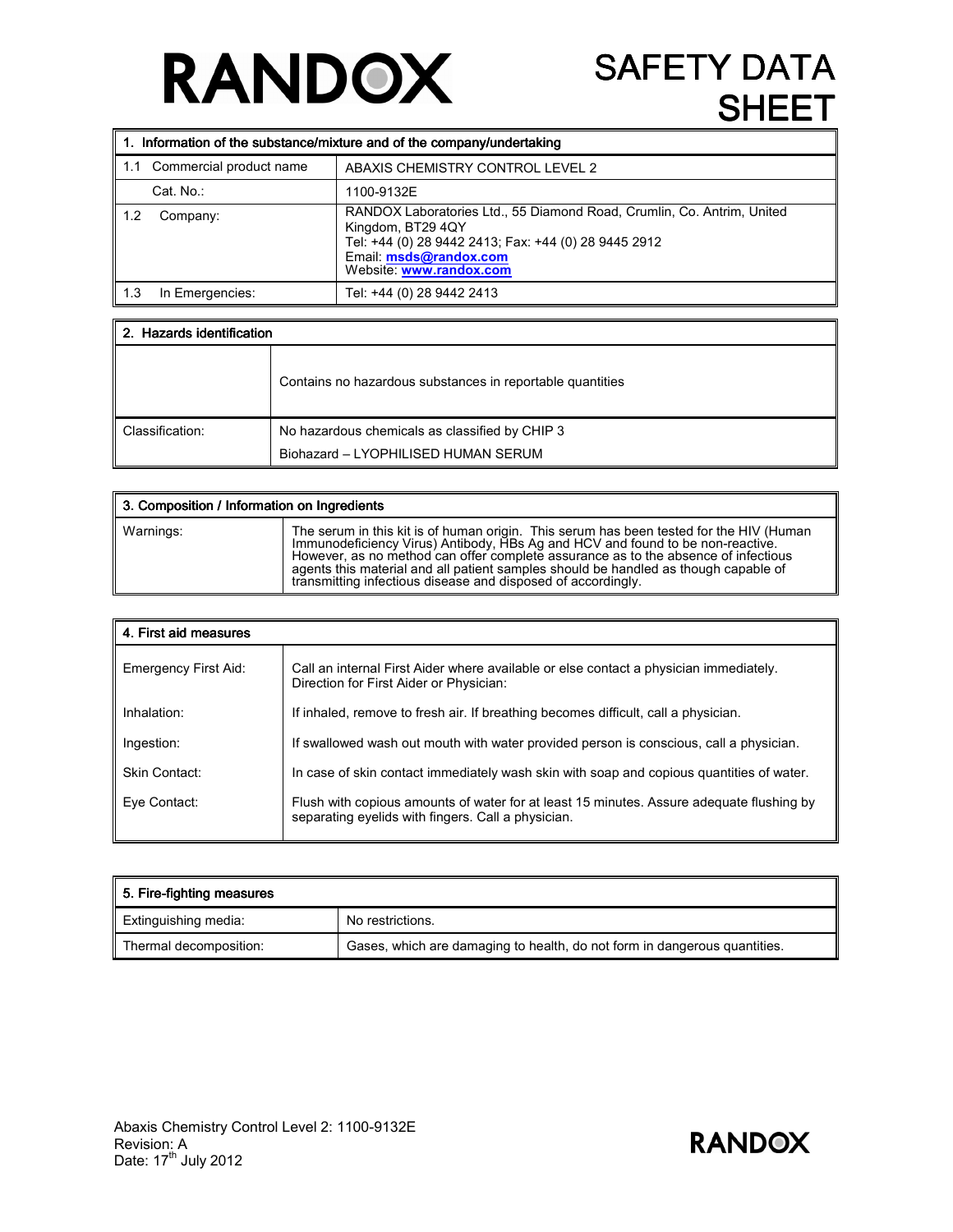| 6. Accidental release measures |                                                                                                                                                                                                                                                                                                                                                          |
|--------------------------------|----------------------------------------------------------------------------------------------------------------------------------------------------------------------------------------------------------------------------------------------------------------------------------------------------------------------------------------------------------|
| After spillage:                | <b>PRECAUTIONS</b><br>Treat material as you would human body fluids. Disposal should,<br>therefore include autoclaving at 121°C for 20 mins prior to appropriate<br>disposal with regard to local regulations.<br>Alternatively, decontamination using a 0.1% sodium hypochlorite is<br>acceptable. Perform this type of decontamination in a fume hood. |
| Absorbent material:            | No restriction                                                                                                                                                                                                                                                                                                                                           |

| 7. Handling and storage |                                                                 |  |
|-------------------------|-----------------------------------------------------------------|--|
| 7.1 Handling:           | The normal precautions for handling chemicals must be observed. |  |
| 7.2 Storage             | Store at $+2^{\circ}$ C to $+8^{\circ}$ C                       |  |
| Do not store together:  |                                                                 |  |

| 8. Exposure controls/personal protection |                                       |
|------------------------------------------|---------------------------------------|
| I TLV:                                   |                                       |
| Respiratory protection:                  | None                                  |
| Eye protection:                          | <b>Protective Glasses</b>             |
| Hand protection:                         | Protective gloves (rubber or plastic) |

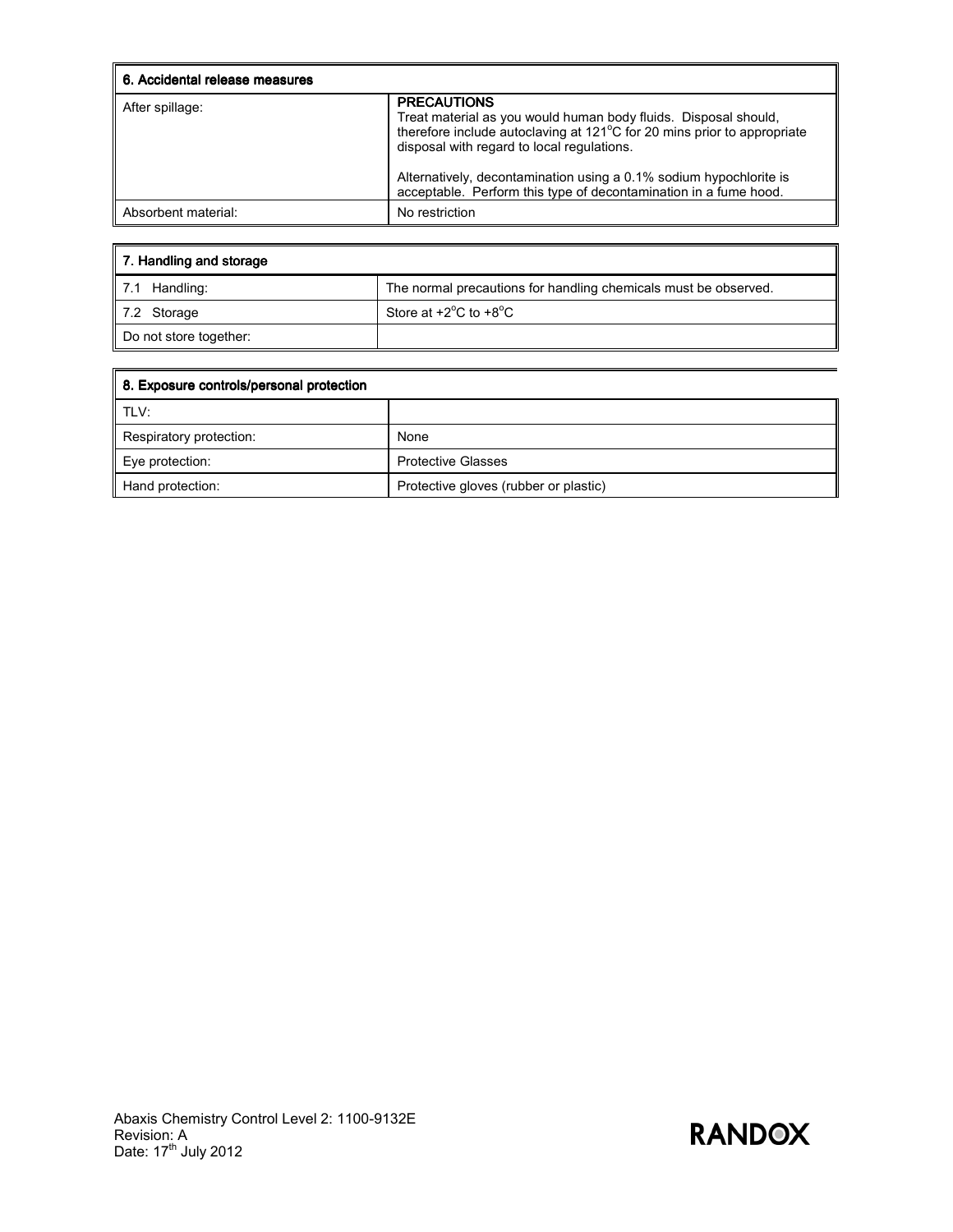| 9. Physical and chemical properties               |                |  |
|---------------------------------------------------|----------------|--|
| Physical state:                                   | Lyophilised    |  |
| Colour:                                           | Straw coloured |  |
| Odour:                                            | None           |  |
| pH value:                                         | Not determined |  |
| <b>Boiling point</b>                              | Not determined |  |
| Melting point:                                    | Not determined |  |
| Flash point:                                      | Not determined |  |
| Substance does not have any oxidising properties: | Not determined |  |
| Ignition temperature                              | Not determined |  |
| Explosion limits:                                 | Not determined |  |
| Vapour pressure:                                  | Not determined |  |
| Density:                                          | Not determined |  |
| Solubility in water:                              | Soluble        |  |
| Viscosity                                         | Not determined |  |

| 10. Stability and reactivity      |                               |  |
|-----------------------------------|-------------------------------|--|
| Hazardous Reactions:              | None when used appropriately. |  |
| Hazardous decomposition products: | Not determined                |  |

| 11. Toxicological information: |           |
|--------------------------------|-----------|
| LD50 oral                      | Not Known |
| LD50 intraperitoneal           | Not Known |
| LD50 skin                      | Not Known |
| LC50 inhalation                | Not Known |
| Toxicologic information:       | Not Known |

| 12. Ecological information |                        |
|----------------------------|------------------------|
| ll Water hazard class:     | Data not yet available |